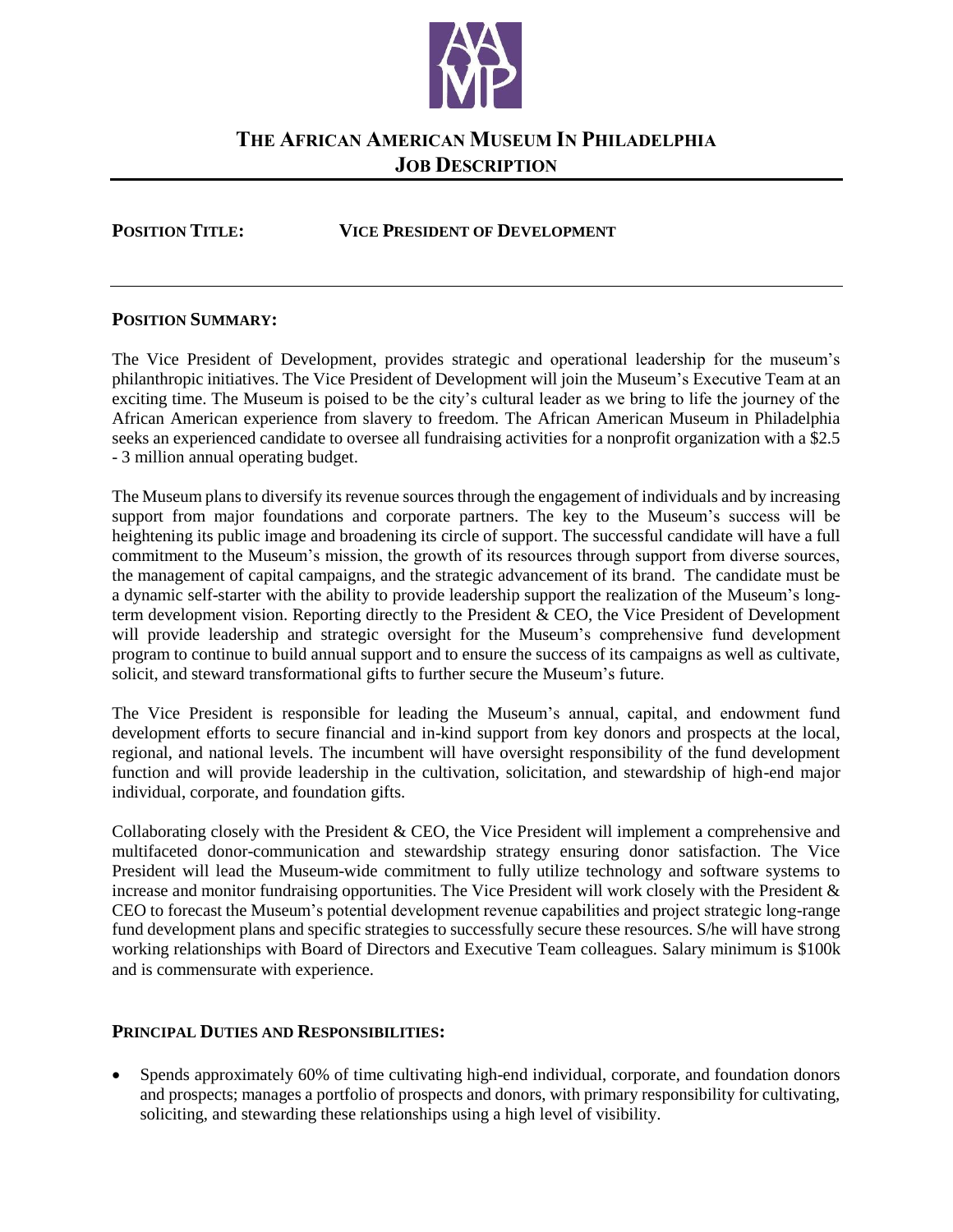

# **THE AFRICAN AMERICAN MUSEUM IN PHILADELPHIA JOB DESCRIPTION**

- Will be responsible for building the Development Department. This division is currently seeking to fill the following positions: Development Coordinator and a Grant Manager/ Special Projects Coordinator. Additionally, s/he will ensure that individual responsibilities are well-defined and communicated while also encouraging a team environment.
- In collaboration with the President & CEO, works closely with the Board of Directors, Executive Team, and Campaign leadership to identify funding priorities in order to plan and implement comprehensive campaign strategies and accomplish team goals. Establishes a communications plan to keep the Executive Team and Board of Directors current on fundraising strategies, activity, and results.
- Creates, implements, and refines audience development plans for acquiring, renewing, and upgrading donors, members and prospects with and through the Museum's software.
- Oversees special events and cultivation activities to raise funds, engage donors and partners, and build the Museum's image.
- Oversees the development of a comprehensive portfolio of communication materials for donor identification, cultivation, solicitation, annual reports, and stewardship support.
- Conducts business-related travel as needed.

## **CANDIDATE PROFILE:**

The ideal candidate will have the following personal competencies and characteristics:

#### **EXPERTISE IN DEVELOPMENT:**

The Vice President of Development will be an experienced leader in the field of development with a measurable track record of success. S/he will have demonstrated expertise in the cultivation, solicitation, and closing of high-end gifts tied to a multi-year fundraising strategy, with particular focus on capital campaigns. The successful candidate has demonstrated record of growing revenue and experience opening and closing major **(\$50k+)** gifts. To succeed with her/his responsibilities, s/he will flourish in a diverse and high-achieving environment and will be energized by the prospect of leading the Development Team, designing and implementing processes, and integrating best practices. S/he will have a strong data and analysis orientation and a proven ability to use metrics to drive development decisions and achieve strategic objectives.

#### **COMMUNICATION AND RELATIONSHIP BUILDING:**

The Vice President of Development will be skilled at building and sustaining excellent relationships at multiple levels and with varied constituencies including individuals, Board of Directors, museum members, administrative colleagues, donors, and volunteers. S/he will be a confident and articulate